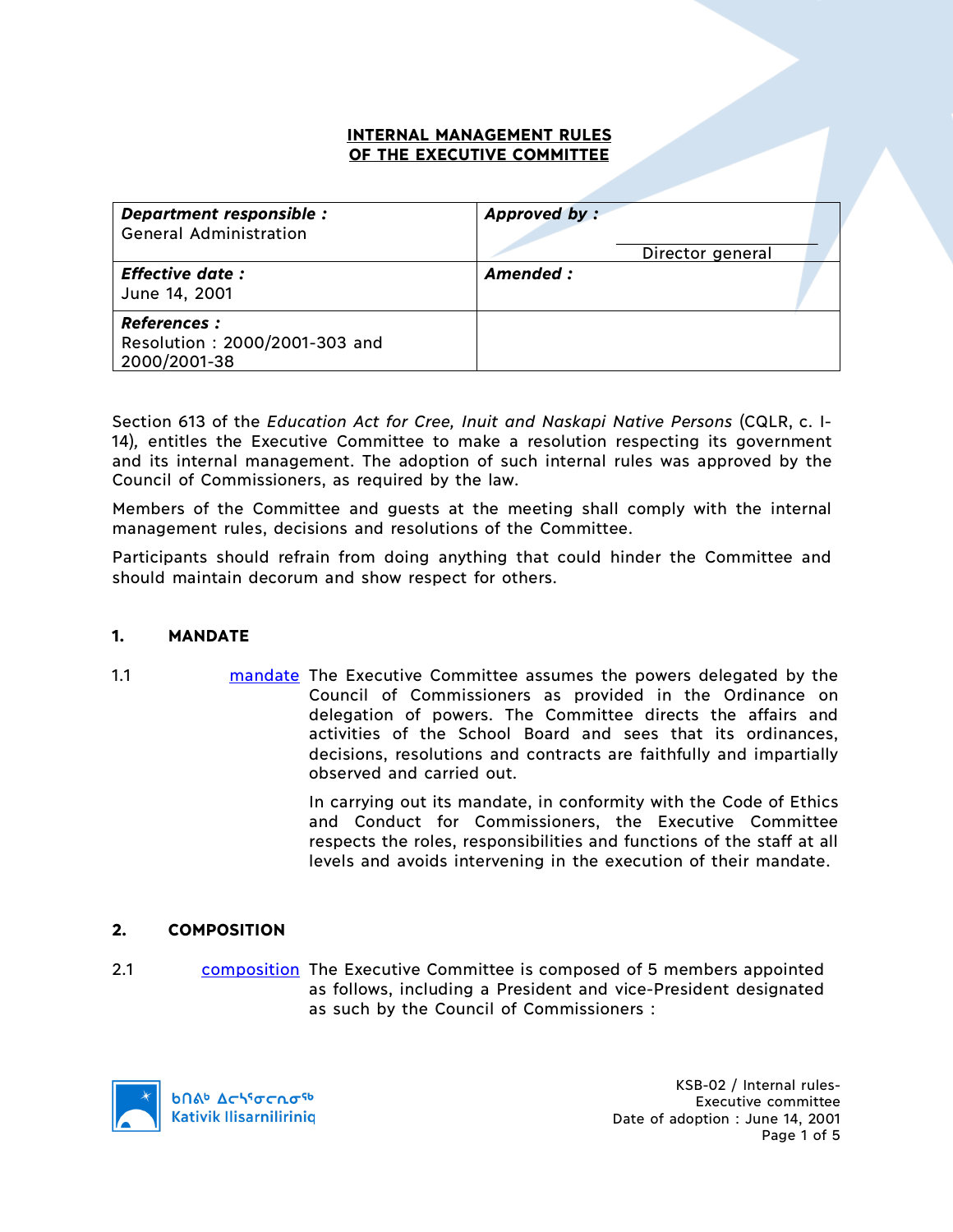- a) four members shall be appointed annually by resolution of the Council from among the Commissioners; and
- b) the fifth member shall be ex officio the Regional Councilor delegated by the Council of the Kativik Regional Government.

The Director-General and the Assistant Director-General are members of the Executive Committee but are not entitled to vote.

# **3. CHAIRPERSON**

3.1 chairperson The Chairperson of the Executive Committee must devote all his time to the service of the School Board and shall not have any other remunerative employment or occupation or hold any other public office, except as member of the Education Committee of the Municipality which he represents or as Regional Councilor.

### **4. FREQUENCY OF REGULAR MEETINGS**

4.1 **frequency of Meetings of the Executive Committee shall be held at least once** regular meetings a month, except in July and August, following a calendar adopted at the beginning of the school year. This calendar may be modified during the course of the year if required.

### **5. SPECIAL MEETINGS**

5.1 special meetings In case of emergency, the Director-General may call a special meeting of the Executive Committee.

### **6. QUORUM**

6.1 **quorum** The quorum of members required for a meeting to be valid is three (3) voting members.

### **7. USE OF OTHER MEANS OF COMMUNICATION**

7.1 **regular** Any Executive Committee member may, where the majority of meetings members physically present at a meeting consent thereto, take part in and vote at the regular meeting by any means allowing all participants to communicate with each other orally, such as the telephone.



**b**Πል<sup>b</sup> Δςιγσς ησ<sup>ς 6</sup> **Kativik Ilisarniliriniq** 

KSB-02 / Internal rules-Executive committee Date of adoption : June 14, 2001 Page 2 of 5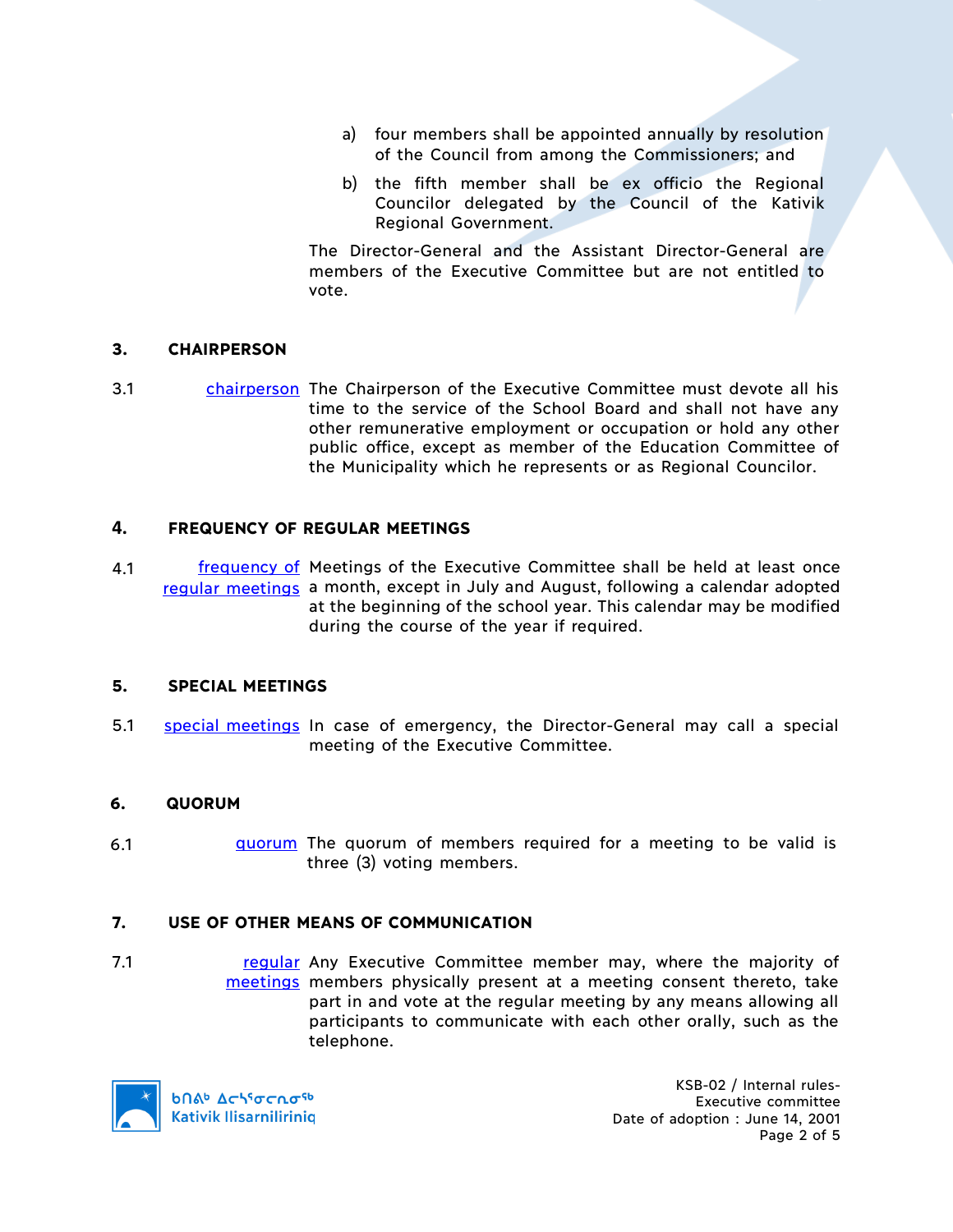Such consent shall not be given unless there is a quorum of members physically present at the site of the meeting and the President is among them.

The minutes of such a meeting shall mention :

- a) the fact that the meeting was held with the aid of the means of communication indicated therein;
- b) the names of all members physically present at the site of the meeting and the names of those who consented to hold the meeting in this way;
- c) the name of the member who took part in the meeting thanks to that means of communication.

A member who takes part in and votes at a meeting through such means of communication shall be deemed to be present at the site where the meeting is held.

7.2 **Special In case of special meetings, the members may, if all the members** meetings consent thereto, take part and vote at a special meeting by any means allowing all the members to communicate with each other orally, such as the telephone. They are from that time deemed to have attended the meeting.

> The minutes of such a meeting shall mention the fact that the meeting was held with the aid of the means of communication indicated therein and that all members consented thereto.

# **8. VOTE**

8.1 vote Each member of the Executive Committee has one vote; the President does not have a casting vote. A resolution must first be proposed by a member. A resolution is adopted by simple majority of votes by members present (50% + 1).

### **9. PUBLIC MEETINGS**

9.1 public meetings Meetings are not opened to the public although the Executive Committee may from time to time invite people to attend. However, matters of a personal nature such as complaints against a teacher or applications for employment shall always be dealt with in camera.

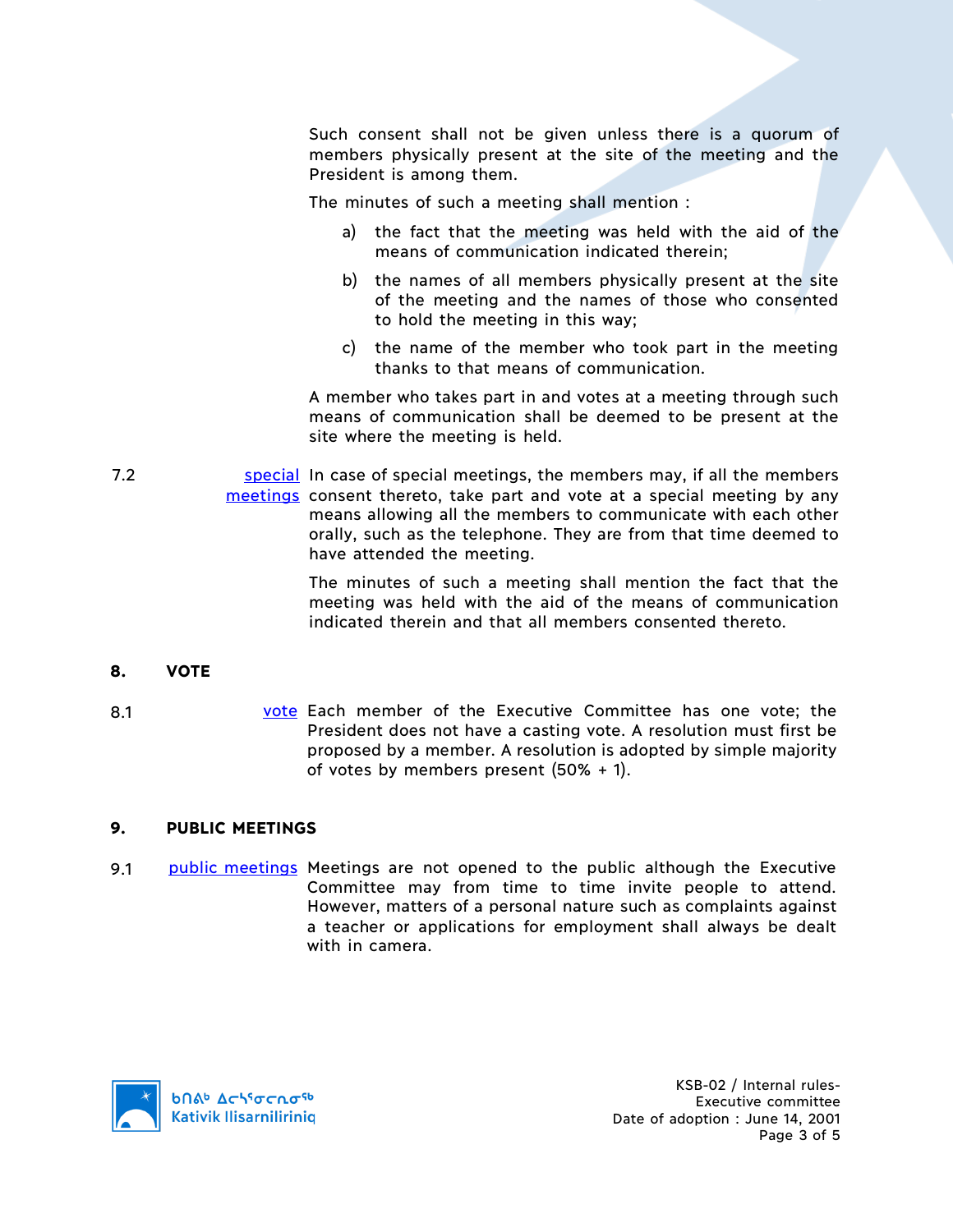### **10. AGENDA**

The agenda is prepared by the Secretary-General in collaboration with the President and the Director-General. Items to be put on the agenda should be received at least 4 working days prior to the beginning of the meeting or as instructed by the Secretary-General.

- 10.1 **regular** Any subject or matter may be dealt with at a regular meeting, meetings even though not mentioned in the notice calling the meeting.
- 10.2 **SIMILE 10.2** SHE SPECIAL At a special meeting, only the subjects and matters mentioned in meetings the notice calling the meeting may be dealt with, unless all the members are present at such meeting and consent to add a subject.

# **11. CHAIRPERSON OF THE MEETING**

11.1 chairperson of The President of the Executive Committee shall chair the the meeting meetings. In his absence, the vice-President chairs the meetings.

> The Chairperson of the meeting shall assume the following duties :

- a) direct the meeting and make sure it runs smoothly, and ensure compliance with the rules, having all the powers to do so;
- b) verify the regularity of the convocations, the quorum and the right of all persons present to attend the meeting;
- c) in conformity with the adopted agenda, table items for discussion and provide, or ask that a participant provide, all necessary explanations;
- d) make rules on the relevance of motions and procedural issues; making sure there are valid grounds for these decisions;
- e) table motions for discussion, if required; call for a vote and declare the poll;
- f) in case of disorder or extraordinary circumstances, suspend proceedings for a specified time;
- g) close the meeting;